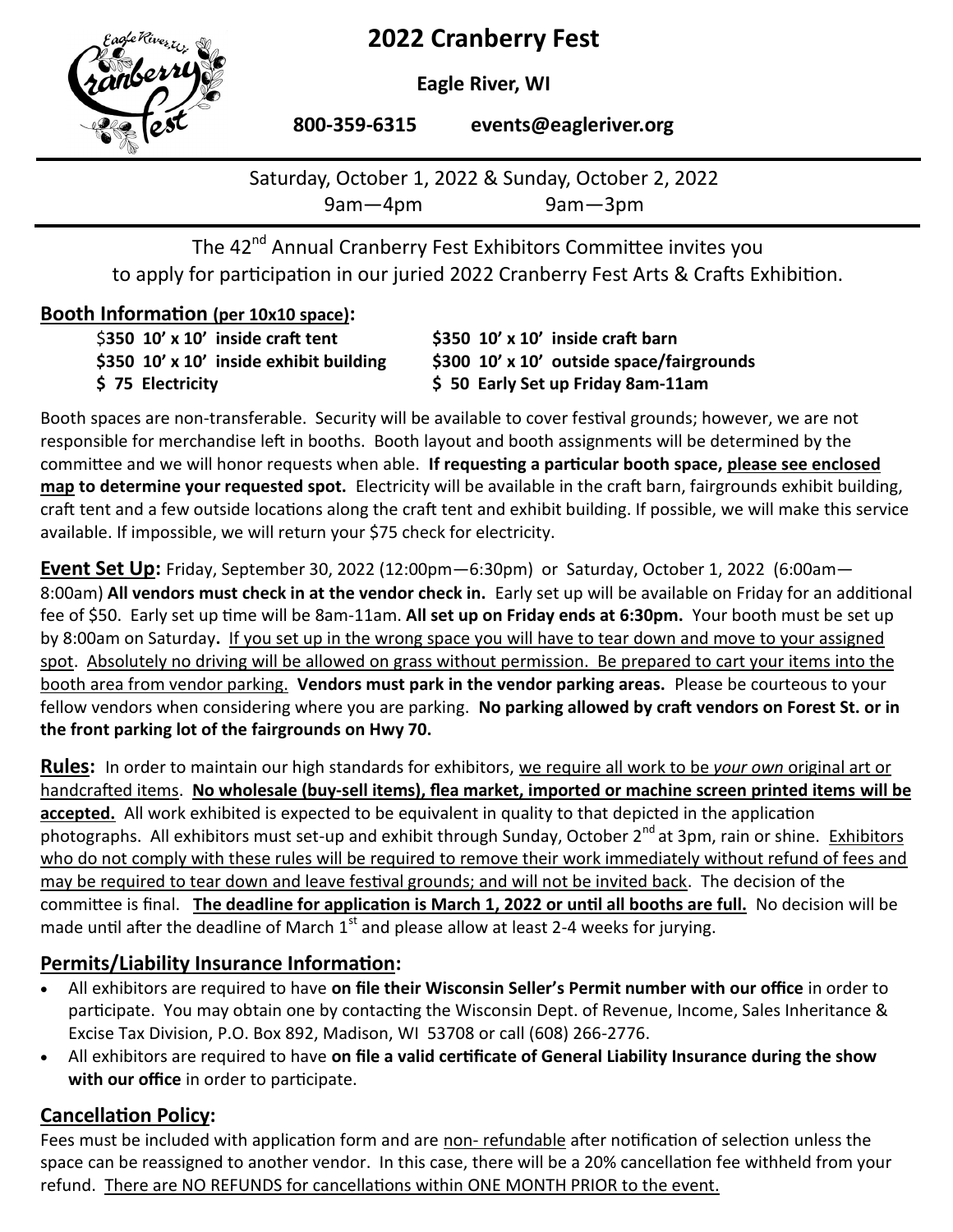| ranberry<br>P.O. Box 1917- CF<br>Eagle River, WI 54521                                                                        | <b>Cranberry Fest Arts &amp; Crafts Show</b><br>October 1 - 2, 2022<br><b>Vilas County Fairgrounds</b><br>9am-4pm and 9am-3pm<br>800-359-6315 events@eagleriver.org<br>Submit to: EAGLE RIVER AREA CHAMBERER OF COMMERCE                                                                                                                                                                                                                                                                                                                                                                                                                                                                                                                                                                                                                                                                          |       | <b>OFFICE USE ONLY</b><br>Cert. of Insurance ______________________ |   |                                                |
|-------------------------------------------------------------------------------------------------------------------------------|---------------------------------------------------------------------------------------------------------------------------------------------------------------------------------------------------------------------------------------------------------------------------------------------------------------------------------------------------------------------------------------------------------------------------------------------------------------------------------------------------------------------------------------------------------------------------------------------------------------------------------------------------------------------------------------------------------------------------------------------------------------------------------------------------------------------------------------------------------------------------------------------------|-------|---------------------------------------------------------------------|---|------------------------------------------------|
|                                                                                                                               |                                                                                                                                                                                                                                                                                                                                                                                                                                                                                                                                                                                                                                                                                                                                                                                                                                                                                                   |       |                                                                     |   |                                                |
|                                                                                                                               | Business Name: Name: Name and South Assembly Assembly Assembly Assembly Assembly Assembly Assembly Assembly Ass                                                                                                                                                                                                                                                                                                                                                                                                                                                                                                                                                                                                                                                                                                                                                                                   |       |                                                                     |   |                                                |
|                                                                                                                               |                                                                                                                                                                                                                                                                                                                                                                                                                                                                                                                                                                                                                                                                                                                                                                                                                                                                                                   |       |                                                                     |   |                                                |
|                                                                                                                               |                                                                                                                                                                                                                                                                                                                                                                                                                                                                                                                                                                                                                                                                                                                                                                                                                                                                                                   |       |                                                                     |   |                                                |
|                                                                                                                               |                                                                                                                                                                                                                                                                                                                                                                                                                                                                                                                                                                                                                                                                                                                                                                                                                                                                                                   |       |                                                                     |   |                                                |
|                                                                                                                               |                                                                                                                                                                                                                                                                                                                                                                                                                                                                                                                                                                                                                                                                                                                                                                                                                                                                                                   |       |                                                                     |   |                                                |
|                                                                                                                               | Method of Payment: Check or Money Order enclosed<br>Credit Card-Type: Visa MasterCard Discover Card                                                                                                                                                                                                                                                                                                                                                                                                                                                                                                                                                                                                                                                                                                                                                                                               |       |                                                                     |   |                                                |
|                                                                                                                               |                                                                                                                                                                                                                                                                                                                                                                                                                                                                                                                                                                                                                                                                                                                                                                                                                                                                                                   |       |                                                                     |   |                                                |
|                                                                                                                               | Print Name Listed on Credit Card <b>Cancell Cancell Container Container Container Container Container Container</b>                                                                                                                                                                                                                                                                                                                                                                                                                                                                                                                                                                                                                                                                                                                                                                               |       |                                                                     |   |                                                |
| My booth preference is: (Mark 1st, 2nd, & 3rd choice)<br>$\frac{1}{2}$<br>$---$<br>$---$<br>$\overline{\phantom{a}}$<br>$---$ | Would like to have my past booth space(s). List preferred location from enclosed map<br>* Early Set Up: 8am-11am on Friday, September 30<br>*Gate for Early Set-Up will open at 8am and close at 11am. All other set-up will start at Noon<br><b>Total Remitted</b>                                                                                                                                                                                                                                                                                                                                                                                                                                                                                                                                                                                                                               |       |                                                                     | S | \$350<br>\$350<br>\$350<br>\$300<br>75<br>\$50 |
| Categories for Jurying: (PLEASE CIRCLE ONLY ONE)                                                                              |                                                                                                                                                                                                                                                                                                                                                                                                                                                                                                                                                                                                                                                                                                                                                                                                                                                                                                   |       |                                                                     |   |                                                |
| Basketry<br>Metal<br>Music                                                                                                    | Candles Ceramic Clothing Fine Art Floral Food Product Furniture Holiday Jewelry<br>Painting Photography Pottery Sewn Soaps Stained Glass Textiles                                                                                                                                                                                                                                                                                                                                                                                                                                                                                                                                                                                                                                                                                                                                                 |       |                                                                     |   | Wooden                                         |
|                                                                                                                               | IN ORDER FOR YOUR WORK TO BE CONSIDERED FOR EXHIBITION YOU MUST SUBMIT THE FOLLOWING:                                                                                                                                                                                                                                                                                                                                                                                                                                                                                                                                                                                                                                                                                                                                                                                                             |       |                                                                     |   |                                                |
| 1)<br>2)<br>send a separate check for each.<br>3)<br>Photos can be emailed to: events@eagleriver.org                          | This completed and signed Application Form and Seller's Permit Form (side one and two of this sheet) and provide a<br>certificate of General Liability Insurance valid during the time of the show with our office.<br>Your check(s), credit card information, or money order(s). Make checks payable to the Eagle River Area Chamber of<br>Commerce. If your work is not selected this will be returned to you. Note: If you have requested a booth(s) and electricity, please<br>Provide 5 color photographs of items for jurying. One photo must be of the display booth, one must show you working on your<br>project and 3 of the items you will be selling. Photos must be labeled with your name and a short description of items being sold. All<br>work exhibited is expected to be equivalent in quality to that depicted in the application photographs. We will return photos to you. |       |                                                                     |   |                                                |
|                                                                                                                               | I accept the rules and regulations regarding my participation in the 2022 Cranberry Fest Arts & Crafts Show. I understand that all work<br>exhibited has to be my very own original art or handcrafted item.                                                                                                                                                                                                                                                                                                                                                                                                                                                                                                                                                                                                                                                                                      |       |                                                                     |   |                                                |
| Signature:                                                                                                                    |                                                                                                                                                                                                                                                                                                                                                                                                                                                                                                                                                                                                                                                                                                                                                                                                                                                                                                   | Date: |                                                                     |   |                                                |

(Side 1)